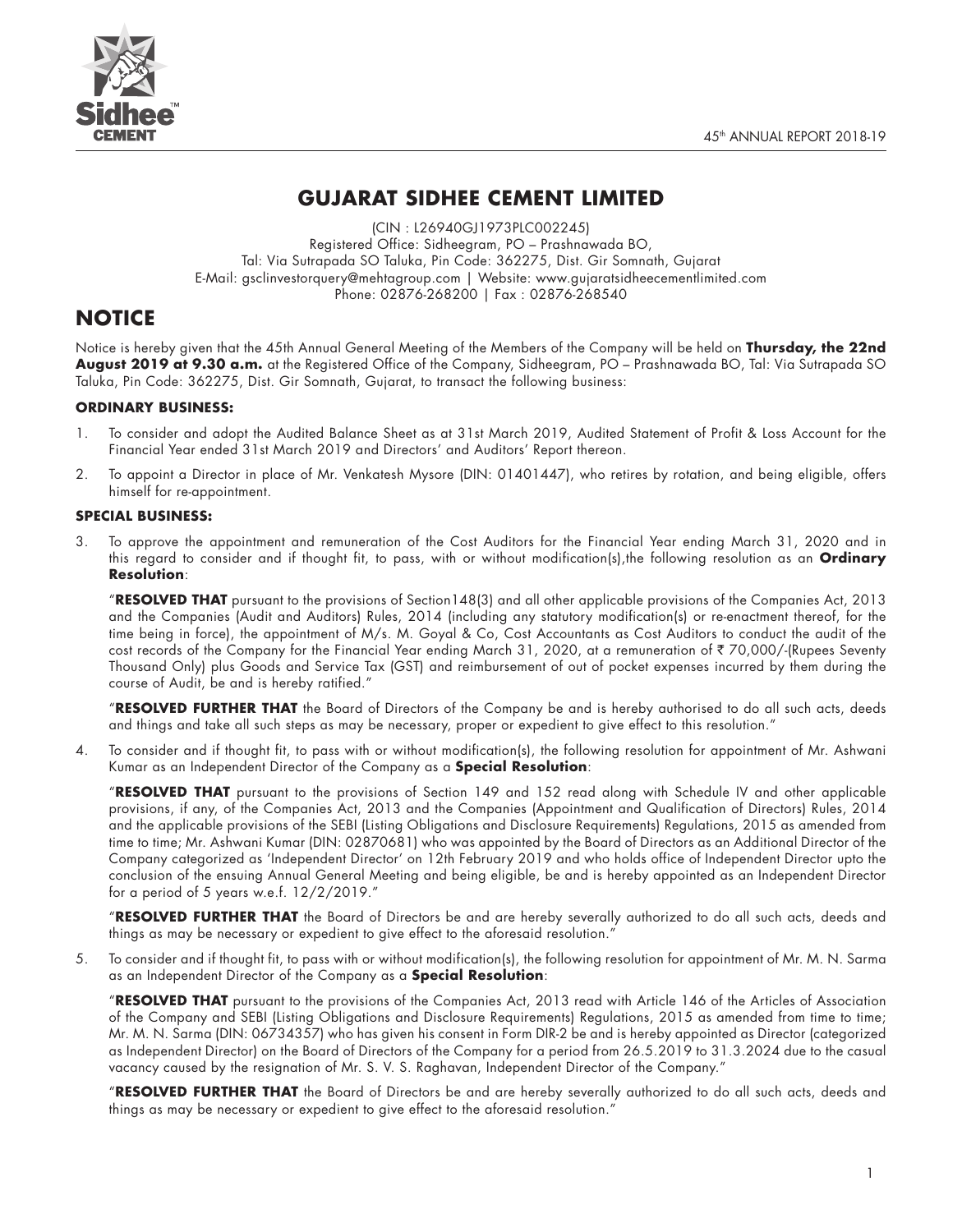

6. To consider and if thought fit, to pass with or without modification(s) the following resolution as **Special Resolution**:

"**RESOLVED THAT** pursuant to the provisions of Section 188 and any other applicable provisions of the Companies Act, 2013 read with applicable rules made under the Companies (Meetings of Board and its Powers) Rules, 2014 and in terms of the applicable SEBI (Listing Obligations and Disclosure Requirements) Regulations, 2015 (including any amendment, modifications or re-enactment thereof), and pursuant to the consent of the Audit Committee and the Board of Directors at the meeting held on 24th May 2019, the consent of the Members of the Company be and is hereby accorded to enter into transaction with related party (Mehta Private Limited) as per the details provided in the explanatory statement."

"**RESOLVED FURTHER THAT** the Board of Directors and / or any Committee be and are hereby severally authorized to perform and execute all such acts, deeds, matters and things in its absolute discretion including delegation of such authority as may be deemed necessary, proper or expedient to any persons as they deem fit to give effect to this resolution and for the matters connected herewith or incidental thereto."

**By Order of the Board of Directors**

Place : Mumbai, **V.R. MOHNOT** Dated : 24th May, 2019 **CFO & Company Secretary**

Registered Office: Sidheegram, PO – Prashnawada BO, Tal: Via Sutrapada SO Taluka, Pin Code: 362275, Dist. Gir Somnath, Gujarat.

# **NOTES:**

- **1. A MEMBER ENTITLED TO ATTEND AND VOTE IS ENTITLED TO APPOINT A PROXY OR PROXIES TO ATTEND AND VOTE INSTEAD OF HIMSELF ON A POLL AND THAT A PROXY NEED NOT BE A MEMBER. PROXIES IN ORDER TO BE EFFECTIVE MUST BE RECEIVED BY THE COMPANY AT THE REGISTERED OFFICE NOT LESS THAN 48 HOURS BEFORE THE MEETING.**
- 2. As per Section 105 of the Companies Act, 2013 and rules made thereunder, a person can act as proxy on behalf of Members not exceeding 50 (fifty) in number and holding in the aggregate not more than 10% (ten percent) of the total share capital of the Company carrying voting rights. Further, a member holding more than 10% (ten percent) of the total share capital of the Company carrying voting rights may appoint a single person as proxy and such person shall not act as proxy for any other person or shareholder.
- 3. An explanatory statement pursuant to Section 102 of the Companies Act, 2013 in respect of Special Business specified above is annexed hereto.
- 4. Re-appointment of Directors:

Pursuant to Regulation 36 (3) of the SEBI (Listing Obligations and Disclosure Requirements) Regulation 2015 the profiles of directors proposed to be re-appointed at the ensuing Annual General Meeting are annexed to the Notice.

- 5. The Share Transfer Books and Register of Members of the Company shall remain closed from **Thursday the 8th August,**  2019 the Thursday the 22nd August, 2019 (both days inclusive) in connection with the Annual General Meeting.
- 6. Only bonafide members of the Company whose names appear on the Register of members/Proxy holders, in possession of valid attendance slips duly filled and signed will be permitted to attend the meeting. The Company reserves the right to take all steps necessary to restrict non-members from attending the meeting.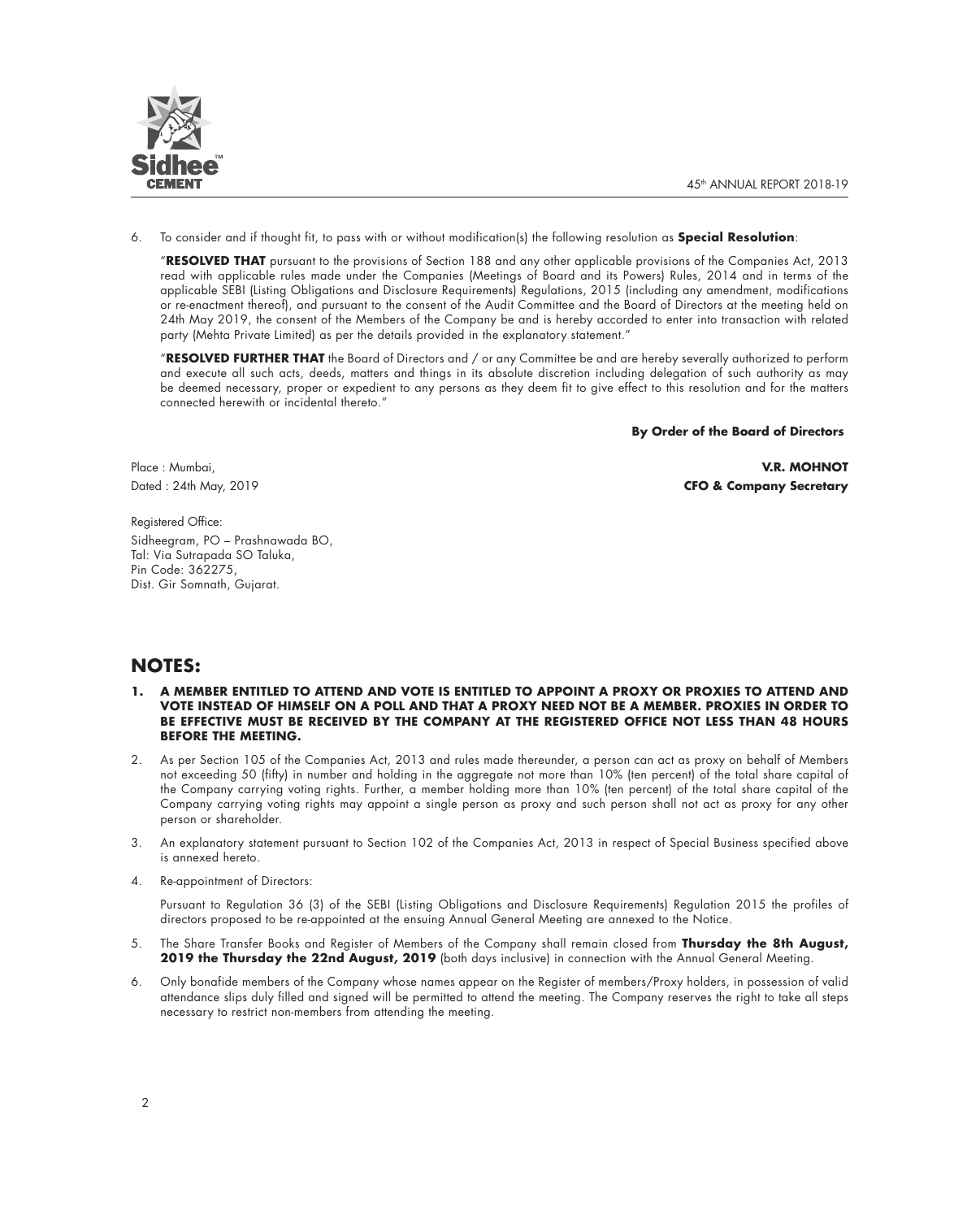**NOTICE** 

- 7. (a) Members are requested to notify immediately any change of address:
	- i. To their Depository Participants (DPs) in respect of their electronic share accounts; and
	- ii. To the Registrar and Transfer Agents, M/s. Link Intime India Pvt. Ltd., C-101, 247 Park, L.B.S. Marg, Vikhroli (West), Mumbai- 400083 in respect of their physical share folios, if any.
	- (b) In case the mailing address mentioned on this Annual Report is without the pin code, members are requested to kindly inform the Registrars & Transfer Agents their PIN CODE immediately.
- 8. Non-resident Indian Members are requested to inform the Registrars immediately of the change in their residential status, if any.
- 9. **The Securities and Exchange Board of India (SEBI) has mandated the submission of Permanent Account Number (PAN), Bank details and other KYC details by every participant in securities market. Members holding shares in electronic form are, therefore, requested to submit the PAN to their Depository Participants with whom they are maintaining their demat accounts.**
- 10. Members desiring any information on the Accounts are requested to write to the Company at least one week before the Annual General meeting so as to enable the Management to keep the information ready and replies will be provided only at the meeting.
- 11. Electronic copy of the Notice and Annual Report for 2018-19 is being sent to all the members whose e-mail IDs are registered with the Company/Depository Participant(s) for communication purposes unless any member has requested for a hard copy of the same. For members who have not registered their e-mail address, physical copies of the Notice and Annual Report for 2018-19 is being sent in the permitted mode. **Members are requested to Register their e-mail ID with respective Depository Participant (s) and/or Registrars & Transfer Agents to support Green Initiative of Government of India**.
- 12. Members may also note that the Notice of the 45th Annual General Meeting and the Annual Report for 2018-19 will also be available on the Company's website **www.gujaratsidheecementlimited.com** for their download. The physical copies of the aforesaid documents will also be available at the Company's Registered Office for inspection during 10.00 a.m. to 12.00 noon on any working day till the date of the ensuing Annual General Meeting. Even after registering for e-communication, members are entitled to receive such communication in physical form, upon making a request for the same, by post free of cost. For any communication, the Members may also send requests to the Company's investor e-mail id: gsclinvestorquery@ mehtagroup.com.
- 13. The Annual Report for 2018-19 along with the Notice of Annual General Meeting is being sent to the Members, whose names appear in the Register of Members / depositories as at closing hours of business on **19th July, 2019**.
- 14. **Shares of the Company are compulsorily required to be traded in demat form. If you have not dematerialized your shares, you are requested to get the shares dematerialized at the earliest in your own interest.**
- 15. Voting through electronic means:

In compliance with provisions of Section 108 of the Companies Act, 2013 and Rule 20 of the Companies (Management and Administration) Rules, 2014, the Company is pleased to provide members facility to exercise their right to vote at the 45th Annual General Meeting (AGM) by electronic means and the business may be transacted through e-Voting Services provided by National Securities Depository Limited (NSDL) and members attending the meeting who have not already cast their vote by remote e-voting shall be able to exercise their right at the meeting.

The voting rights of shareholders shall be in proportion to their shares of the paid up equity share capital of the Company as on 13th August, 2019. (the cut-off date)

A member may participate in the General Meeting even after exercising his right to vote through remote e-voting but shall not be allowed to vote again.

The Chairman shall at the Annual General Meeting at the end of discussions on the resolutions on which voting is to be held, allow voting with the assistance of scrutinizer by use of ballot or polling paper for all those members who are present at the General Meeting but have not cast their votes availing the remote e-voting facility.

Mr. Sachin Ahuja, Chartered Accountant (Membership No. 109019) and Proprietor of M/s. Sachin Ahuja & Associates, Chartered Accountants (Membership No. 133448W) has been appointed as the Scrutinizer to scrutinize the e-voting process in a fair and transparent manner.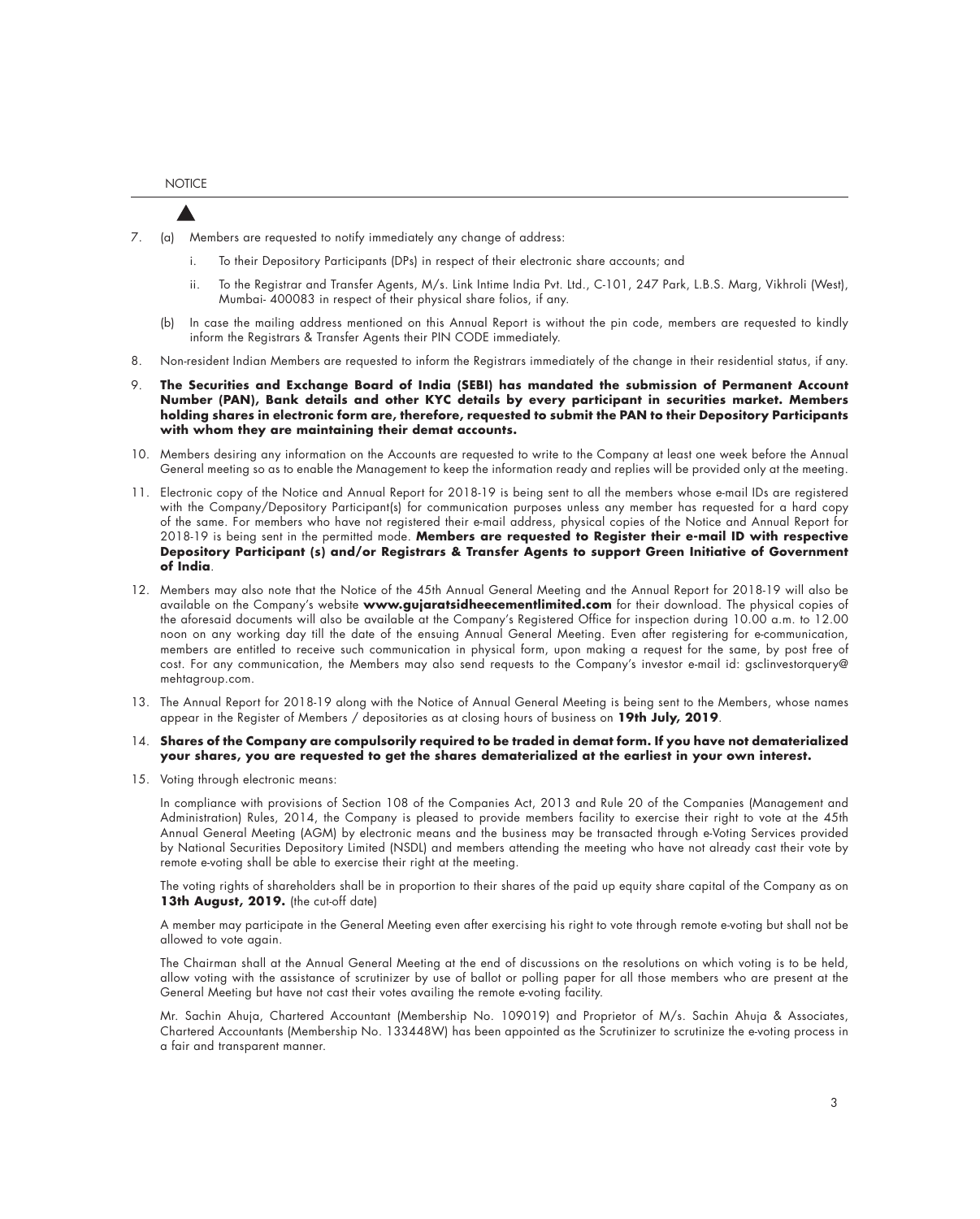

The Scrutinizer shall submit his report to the Chairman. The Results declared along with the Scrutinizer's Report shall be placed on the Company's website **www.gujaratsidheecementlimited.com** and on the website of NSDL immediately on passing of the resolutions at the AGM of the Company and communicated to the BSE Limited and National Stock Exchange of India Ltd.

The instructions for Members voting electronically are as under:

- (i) The voting period begins on **19th August, 2019 at 9.00 a.m. and ends on 21st August, 2019 at 5.00 p.m**. During this period Members' of the Company, holding shares either in physical form or in dematerialized form, as on the cut-off date, may cast their vote electronically. The e-voting module shall be disabled by NSDL for voting thereafter.
- (ii) The members should log-in to NSDL e-Voting system at https://www.evoting.nsdl.com/

#### (iii) **Details on how to log-in to NSDL e-Voting website is mentioned below:**

- 1. Visit the e-Voting website of NSDL. Open web browser by typing the following URL: https://www.evoting.nsdl.com/ either on a Personal Computer or on a mobile.
- 2. Once the home page of e-Voting system is launched, click on the icon "Login" which is available under 'Shareholders' section.
- 3. A new screen will open. You will have to enter your User ID, your Password and a Verification Code as shown on the screen.

Alternatively, it you are registered tor NSDL eservices i.e. IDEAS, you can log-in at <u>https://eservices.nsdl.com/</u> with your existing IDEAS login. Once you log-in to NSDL eservices after using your log-in credentials, click on e-Voting and you can proceed to Step 2 i.e. Cast your vote electronically.

4. Your User ID details are given below :

For NSDL: 8 Character DP ID followed by 8 Digits Client ID,

For CDSL: 16 digits beneficiary ID,

 Members holding shares in Physical Form should enter EVEN Number followed by Folio Number registered with the Company.

- 5. Your password details are given below:
	- a) If you are already registered for e-Voting, then you can user your existing password to login and cast your vote.
	- b) If you are using NSDL e-Voting system for the first time, you will need to retrieve the 'initial password' which was communicated to you. Once you retrieve your 'initial password', you need to enter the 'initial password' and the system will force you to change your password.
	- c) How to retrieve your 'initial password'
		- (i) If your email ID is registered in your demat account or with the company, your 'initial password' is communicated to you on your email ID. Trace the email sent to you from NSDL from your mailbox. Open the email and open the attachment i.e. a .pdf file. Open the .pdf file. The password to open the .pdf file is your 8 digit client ID for NSDL account, last 8 digits of client ID for CDSL account or folio number for shares held in physical form. The .pdf file contains your 'User ID' and your 'initial password'.
		- (ii) If your email ID is not registered, your 'initial password' is communicated to you on your postal address.
- 6. If you are unable to retrieve or have not received the "Initial password" or have forgotten your password:
	- a) Click on **"Forgot User Details/Password?"** (If you are holding shares in your demat account with NSDL or CDSL) option available on www.evoting.nsdl.com.
	- b) **Physical User Reset Password?"** (If you are holding shares in physical mode) option available on www.evoting.nsdl.com.
	- c) If you are still unable to get the password by aforesaid two options, you can send a request at evoting@nsdl. co.in mentioning your demat account number/folio number, your PAN, your name and your registered address.
	- d) Members can also use the OTP (One Time Password) based login for casting the votes on the e-voting system of NSDL.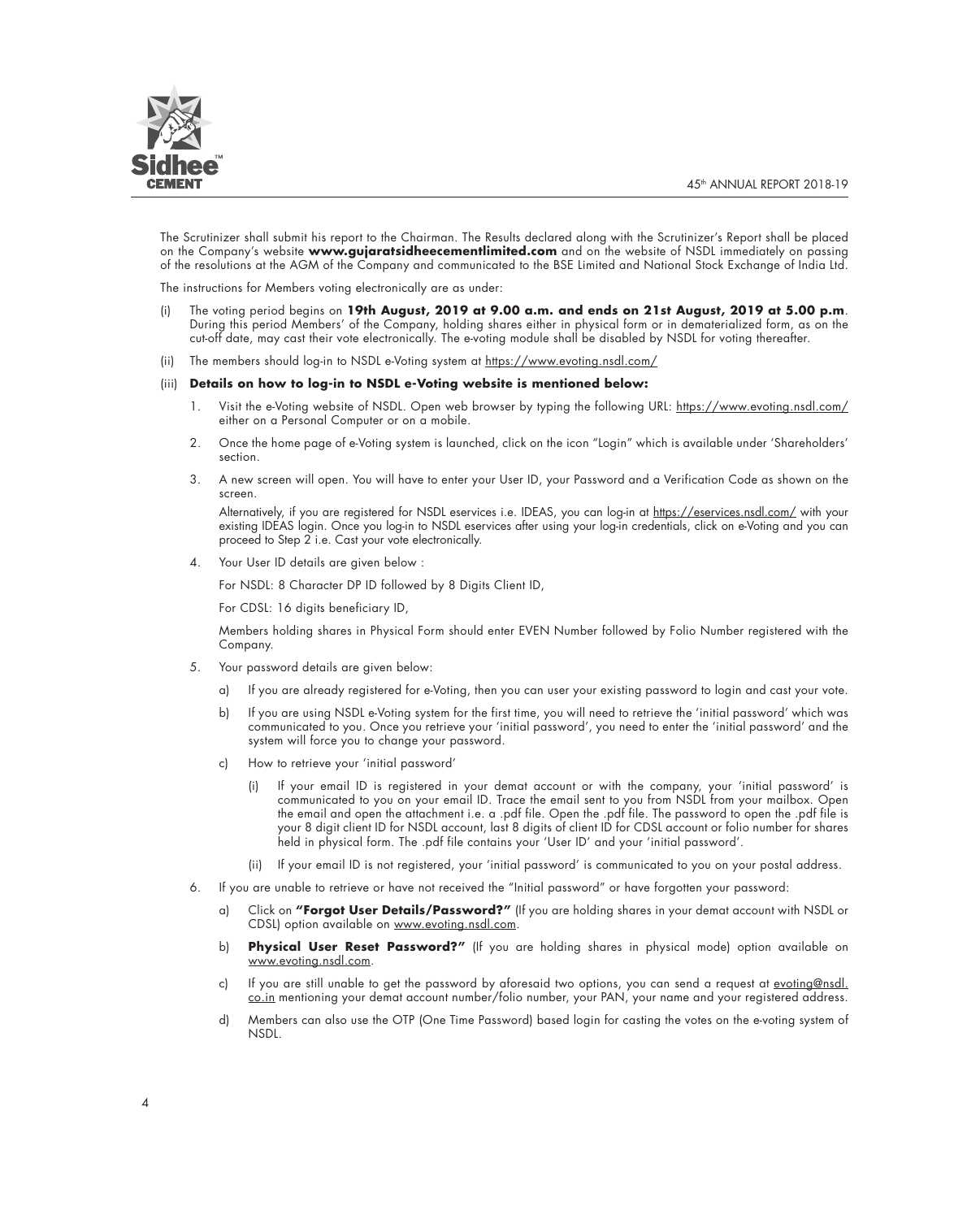- 7. After entering your password, tick on Agree to "Terms and Conditions" by selecting on the check box.
- 8. Now, you will have to click on "Login" button.
- 9. After you click on the "Login" button, Home page of e-Voting will open.
- (iv) **Details on how to cast your vote electronically on NSDL e-Voting system are given below:**
	- 1. After successful login at Step 1, you will be able to see the Home page of e-Voting. Click on e-Voting. Then, click on Active Voting Cycles.
	- 2. After click on Active Voting Cycles, you will be able to see all the companies "EVEN" in which you are holding shares and whose voting cycle is in active status.
	- 3. Select "EVEN" of company for which you wish to cast your vote.
	- 4. Now you are ready for e-Voting as the Voting page opens.
	- 5. Cast your vote by selecting appropriate options i.e. assent or dissent, verify/modify the number of shares for which you wish to cast your vote and click on "Submit" and also "Confirm" when prompted.
	- 6. Upon confirmation, the message "Vote cast successfully" will be displayed.
	- 7. You can also take the printout of the votes cast by you by clicking on the print option on the confirmation page.
	- 8. Once you confirm your vote on the resolution, you will not be allowed to modify your vote.
- (v) General Guidelines for shareholders
	- 1 Institutional shareholders (i.e. other than individuals, HUF, NRI etc.) are required to send scanned copy (PDF/JPG Format) of the relevant Board Resolution/ Authority letter etc. with attested specimen signature of the duly authorized signatory(ies) who are authorized to vote, to the Scrutinizer by e-mail to sachinca.associates@gmail.com with a copy marked to evoting@nsdl.co.in.
	- 2. It is strongly recommended not to share your password with any other person and take utmost care to keep your password confidential. Login to the e-voting website will be disabled upon five unsuccessful attempts to key in the correct password. In such an event, you will need to go through the "Forgot User Details/Password?" or "Physical User Reset Password?" option available on www.evoting.nsdl.com to reset the password.
	- 3. In case of any queries, you may refer the Frequently Asked Questions (FAQs) for Shareholders and e-voting user manual for Shareholders available at the download section of www.evoting.nsdl.com or call on toll free no.: 1800- 222-990 or send a request at evoting@nsdl.co.in

 Any further queries can be addressed to Mr. Sharad Patkar (Senior Executive), Link Intime India Pvt. Ltd., C- 101, 247 Park, L.B.S. Marg, Vikhroli (West), Mumbai- 400083, E-mail ID: rnt.helpdesk@linkintime.co.in.

**By Order of the Board of Directors**

Place : Mumbai, **V. R. MOHNOT** Dated : 24th May, 2019. **CFO & Company Secretary**

Registered Office: Sidheegram, PO – Prashnawada BO, Tal: Via Sutrapada SO Taluka, Pin Code: 362275, Dist. Gir Somnath, Gujarat.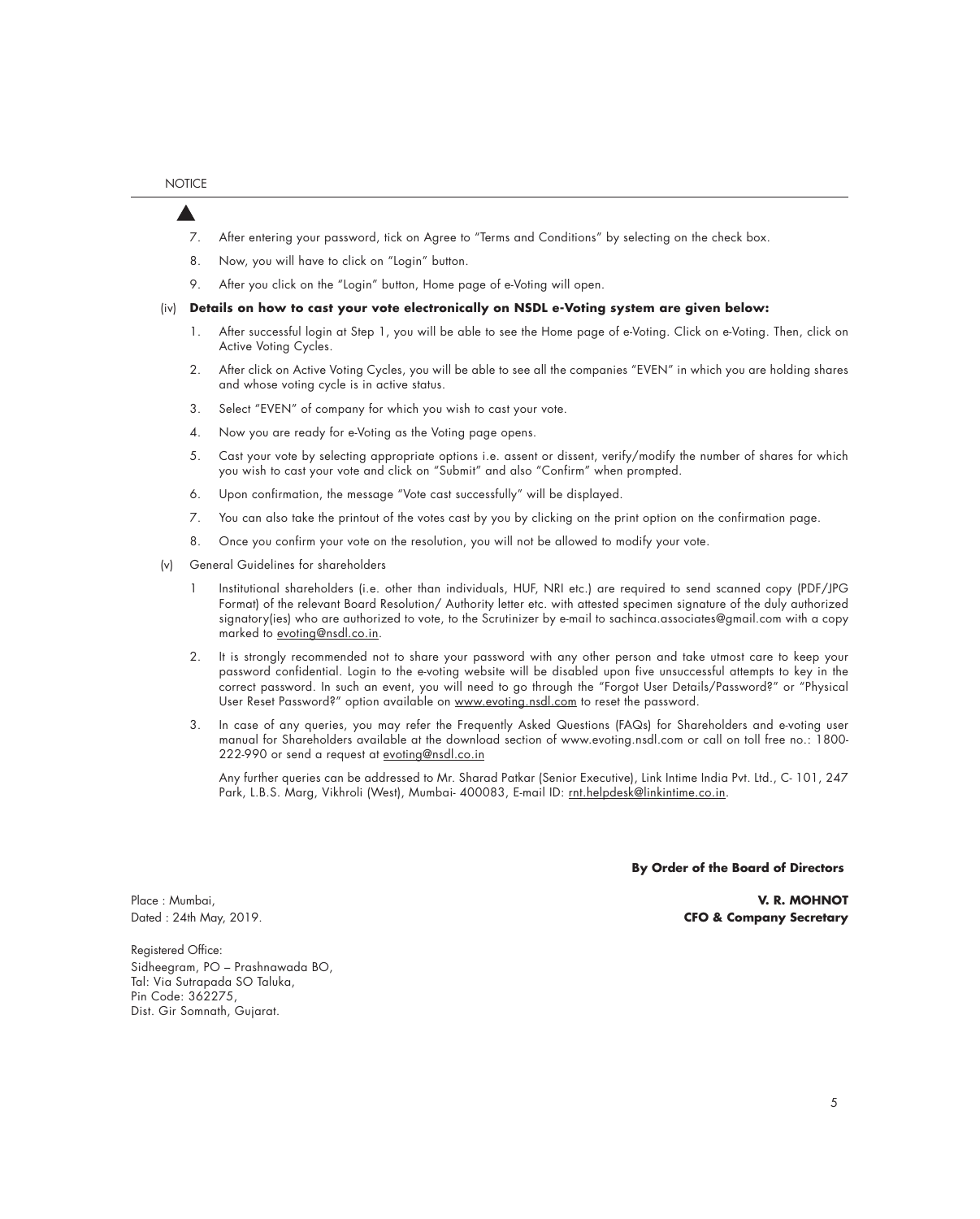

# **EXPLANATORY STATEMENT AS REQUIRED BY SECTION 102 OF THE COMPANIES ACT, 2013 ("THE ACT")**

#### **Item No.3**

The Board has on the recommendation of the Audit Committee, approved the appointment of M/s. M. Goyal & Co, Cost Accountants as Cost Auditor of the Company at a remuneration of ₹ 70,000/- plus applicable tax and reimbursement of travelling and out of pocket expenses incurred to conduct the audit of the cost records of the Company for the Financial Year ending March 31, 2019.

The remuneration of the Cost Auditor as recommended by the Audit Committee and approved by the Board of Directors needs to be ratified by the Members of the Company.

Accordingly the consent of the Members is sought for passing an Ordinary Resolution as set out at Item No. 3 of the Notice for appointment and remuneration payable to the Cost Auditors for the Financial Year ending March 31, 2019.

None of the Directors / Key Managerial Personnel of the Company / their relatives are, in any way, concerned or interested, financially or otherwise, in the resolution set out at Item No. 3 of the Notice.

Accordingly the Board recommends the resolutions as set out in item 3 of the Notice for approval of the Members.

#### **Item No. 4**

Mr. Ashwani Kumar (DIN: 02870681) was appointed as Additional Director (categorized as an Independent Director) effective from 12th February 2019 and has submitted declaration of independence as required under Section 149(6) of the Companies Act, 2013 and SEBI (LODR) Regulations, 2015.

Mr. Ashwani Kumar, aged 60 years, is a Post Graduate in Chemistry and is a Certified Associate of Indian Institute of Bankers. A versatile banker, Mr. Ashwani Kumar has a rich banking experience of over 37 years in Allahabad Bank, Corporation Bank and Dena Bank both in operational level and administrative level. He retired as Chairman and Managing Director of Dena Bank.

Mr. Ashwani Kumar is not disqualified from being appointed as Director in terms of Section 164 and has given his consent to act as Director.

The Board of Directors have effectively evaluated the performance of Mr. Ashwani Kumar as per the requirement of the Companies Act, 2013 and confirmed that he has also fulfilled the independence criteria as specified under the SEBI (LODR) Regulation, 2015 and the Board has recommendated his appointment as Independent Director of the Company.

It is proposed to appoint Mr. Ashwani Kumar as an Independent Director under Section 149 of the Act for a period of 5 years computed effective from 12th February 2019 and his appointment is placed before the Members for their approval.

Except Mr. Ashwani Kumar, none of the Directors / Key Managerial Personnel of the Company / their relatives are, in any way, concerned or interested, financially or otherwise, in the resolution set out at Item No. 4 of the Notice.

Accordingly the Board recommends the passing of the Special Resolution as set out in the item no. 4 for the approval of the Members.

#### **Item No. 5**

Mr. M. N. Sarma (DIN: 06734357) was appointed as Director (categorized as an Independent Director) on the Board of the Company effective from 26th May 2019 pursuant to the provisions of the Companies Act, 2013 and SEBI (LODR) Regulations, 2015 due to casual vacancy caused by the resignation of Mr. S. V. S. Raghavan, who was re-appointed as Independent Director of the Company for consecutive term of 5 years from 1.4.2019 to 31.3.2024 at the Annual General meeting of the Company held on 13th August 2018.

Mr. M. N. Sarma, aged 60 years, is a Post Graduate in Economics, LL.B and he is Associate Member of the Insurance Institute of India. Mr. Sarma has experience of around 36 years in insurance sector serving in New India Assurance Company Ltd, Oriental Insurance Company Limited, The Ken India Assurance Company Ltd, Nairobi and Government of India owned Health Insurance TPA of India Limited. He retired as Chairman-cum-Managing Director of United India Insurance Company Ltd.

The Board of Directors have effectively evaluated the performance of Mr. M. N. Sarma as per the requirement of the Companies Act, 2013 and confirmed that he has also fulfilled the independence criteria as specified under the SEBI (LODR) Regulation, 2015 and the Board has considered his appointment as Independent Director of the Company.

Mr. M. N. Sarma has been appointed as a Director due to casual vacancy caused due to resignation of Mr. S. V. S. Raghavan from 26.5.2019 to 31.3.2024 at the Board Meeting held on 24th May, 2019. In accordance with the provision of Section 161(4) of the Companies Act, 2013 (as amended), approval of the Shareholders is also required for appointment of any director to fill the causal vacancy. Therefore, his appointment is placed for approval.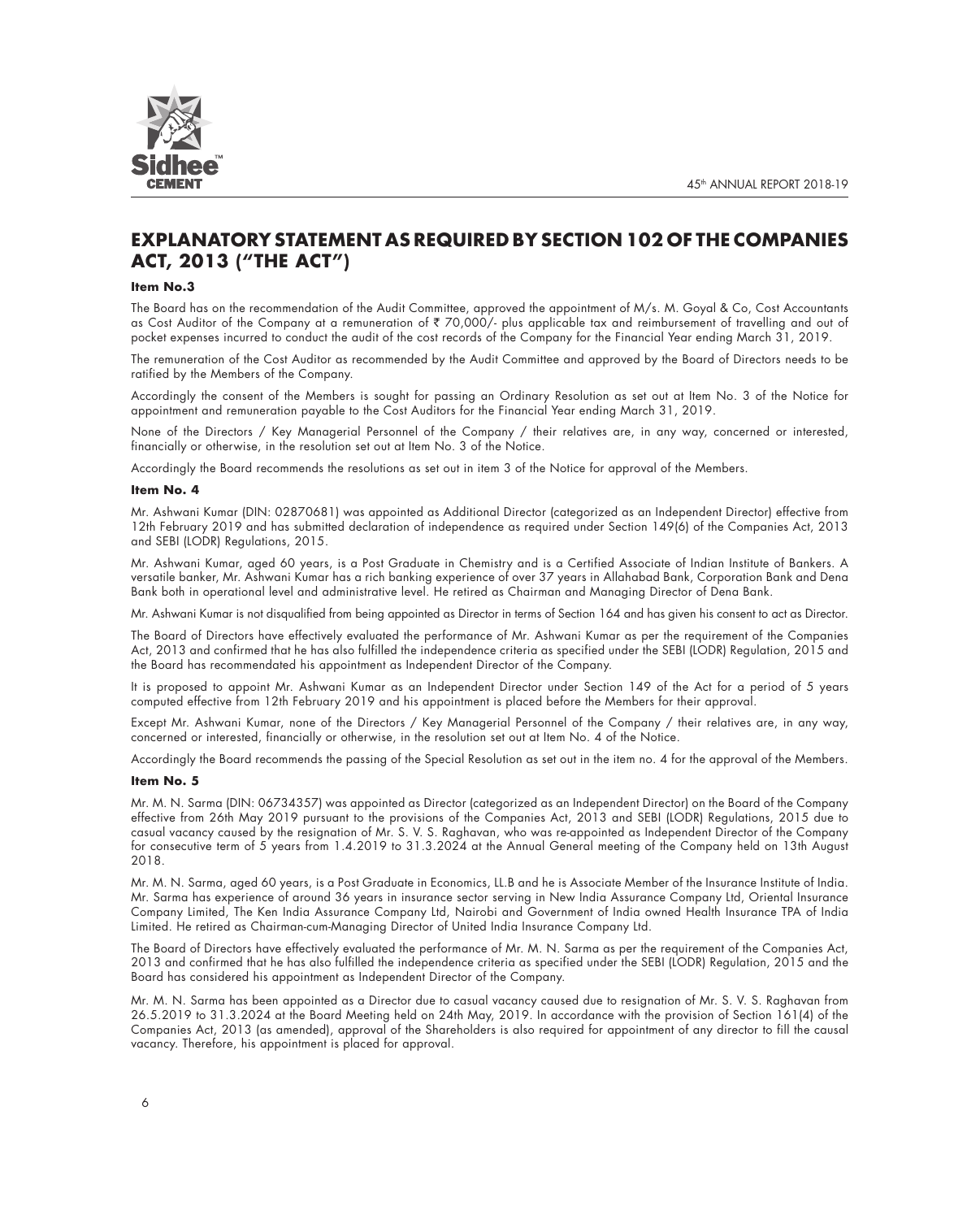Except Mr. M. N. Sarma, none of the Directors / Key Managerial Personnel of the Company / their relatives are, in any way, concerned or interested, financially or otherwise, in the resolution set out at Item No. 5 of the Notice.

Accordingly the Board recommends the passing of the Special Resolution as set out in the item no. 5 for the approval of the Members.

#### **Item No. 6**

Section 188 of the Companies Act, 2013 read with Rules 15 and 16 of the Companies (Meeting of Board and its Powers) Rules, 2014 and SEBI (Listing Obligations & Disclosure Requirements) Regulations, 2015 mandates approval of Members for Related Party Transactions.

The proviso to Section 188 (1) further states that no member of the company shall vote on such special resolution, to approve any contract or arrangement, which may be entered into by the company, if such member is related party.

Pursuant to the provisions of the Companies Act 2013, the Board of Directors of the Company at its meeting held on 24th May 2019 has approved transaction relating to availing of guest house facilities from Mehta Private Limited situated on the second floor admeasuring an area of around 1922 sq. ft. at 22 B. G. Kher Marg, Mumbai 400 006 for stay of Directors / Senior Executives / Consultants of the Company on a leave and license basis for a period of three years or such extended period as may be mutually agreed at a monthly license fee of ₹ 138/- per sq. ft. for the Financial Year 2019-20 and with an increase in license fee of 5% per annum from the second year onwards (over the license fee prevailing in the previous year).

Further all the outgoings such as utility charges, telephone charges, maintenance and other cost shall be payable by the Company.

Mehta Private Limited, is a related party and there are common Directors on the Board of Mehta Private Limited and the Company. Also the transaction relates to lease of property. Hence in abundant caution, the consent of the Members is sought.

All prescribed disclosures as required to be given under the provisions of the Companies Act 2013 and the Companies (Meetings of the Board and its powers), Rules 2014 are given here in below in a tabular format for kind perusal of the Members:

| Name of the Related<br>Party | Name of Director or Key<br>Managerial Personnel<br>who is related, if any                                                  | Relationship                                                                                     | Nature, material<br>terms and particulars<br>of contracts and<br>arrangement.                                         | Maximum Value of<br>the Contract and<br>arrangement per<br>annum. $(\bar{\bar{\zeta}})$ in Lacs) |
|------------------------------|----------------------------------------------------------------------------------------------------------------------------|--------------------------------------------------------------------------------------------------|-----------------------------------------------------------------------------------------------------------------------|--------------------------------------------------------------------------------------------------|
| Mehta Private Limited        | Mr. M. N. Mehta,<br>Chairman<br>Mr. Jay Mehta,<br><b>Executive Vice</b><br>Chairman<br>Mrs. Juhi Chawla<br>Mehta, Director | Mr. Jay Mehta is son of<br>Mr. M.N. Mehta.<br>Mrs. Juhi Chawla Mehta<br>is wife of Mr. Jay Mehta | To avail guest house<br>facilities to be used by<br>Senior Executives /<br>Directors / Consultants<br>of the Company. | 45.00 plus maintenance<br>cost                                                                   |

Except Mr. M.N. Mehta, Mr. Jay Mehta and Mrs. Juhi Chawla Mehta, none of the other Directors / Key Managerial Personnel of the Company / their relatives are, in any way, concerned or interested, financially or otherwise in the Resolution set out at item no. 6 of the Notice.

The Board recommends passing of the resolution as Special resolution.

#### **By Order of the Board of Directors**

Registered Office: Sidheegram, PO – Prashnavada BO, Tal: Sutrapada, Pin Code: 362275, Dist: Gir Somnath, Gujarat.

Place : Mumbai, **V.R. MOHNOT** Dated : 24th May, 2019 **CFO & Company Secretary**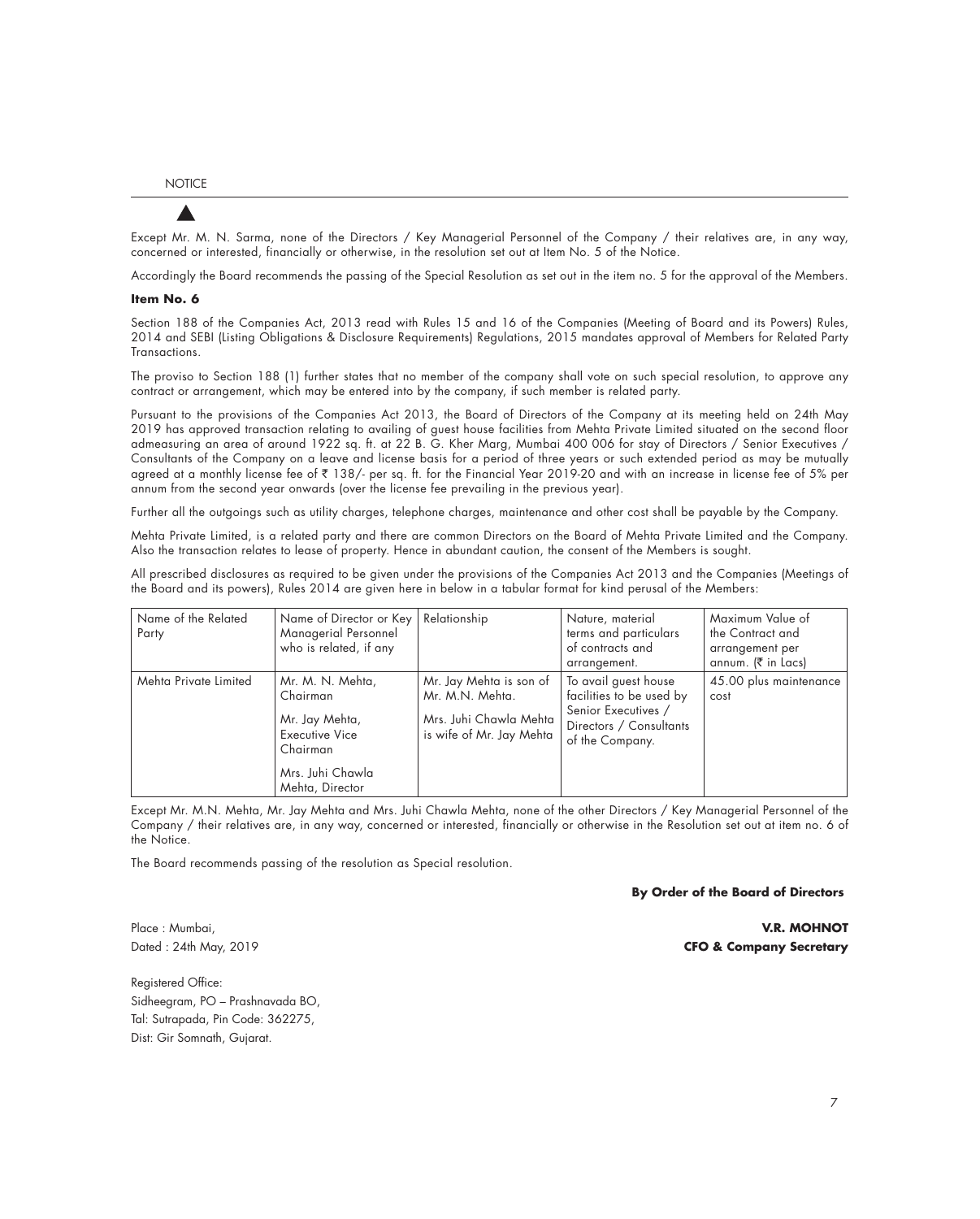

### **Disclosure pursuant to Regulation 36 (3) of the SEBI (Listing Obligations and Disclosure Requirements) Regulation 2015 relating to Director seeking appointment / re-appointment at the Annual General Meeting:**

| Name of Director                                                                                                             | Mr. Venkatesh Mysore                                                                                                                   | Mr. Ashwani Kumar                                                                                                                                                                                                                                                             | Mr. M. N. Sarma                                                                                                                                                                                                                                                                                                                                                                                                                                    |
|------------------------------------------------------------------------------------------------------------------------------|----------------------------------------------------------------------------------------------------------------------------------------|-------------------------------------------------------------------------------------------------------------------------------------------------------------------------------------------------------------------------------------------------------------------------------|----------------------------------------------------------------------------------------------------------------------------------------------------------------------------------------------------------------------------------------------------------------------------------------------------------------------------------------------------------------------------------------------------------------------------------------------------|
| Date of Birth                                                                                                                | 30th December, 1958                                                                                                                    | 28th February 1958                                                                                                                                                                                                                                                            | 20th May 1958                                                                                                                                                                                                                                                                                                                                                                                                                                      |
| Date of Appointment                                                                                                          | Initially joined the Board<br>in October 2010 and was<br>reappointed in current<br>term on 25th May, 2017                              | He joined the Board on 12th<br>February 2019.                                                                                                                                                                                                                                 | His appointment will be from 26th May,<br>2019                                                                                                                                                                                                                                                                                                                                                                                                     |
| Expertise in specific General<br>Functional area                                                                             | Developing<br>and<br>Implementing<br>successful<br>strategies for growth and<br>improving performance.                                 | A versatile banker, Mr. Ashwani<br>Kumar has a rich<br>bankina<br>experience of over 37 years in<br>Allahabad Bank, Corporation Bank<br>and Dena Bank both in operational<br>level and administrative level.<br>He retired as Chairman and<br>Managing Director of Dena Bank. | He is Associate Member of the Insurance<br>Institute of India. Mr. M. N. Sarma has<br>experience in insurance sector of around<br>36 years serving in New India Assurance<br>Company Ltd, Oriental Insurance Company<br>Limited, The Ken India Assurance Company<br>Ltd, Nairobi and Government of India owned<br>Health Insurance TPA of India Limited. He<br>retired as Chairman-cum-Managing Director<br>of United India Insurance Company Ltd. |
| Qualification                                                                                                                | <b>MBA</b><br>in<br>Marketing<br>Finance,<br>&<br>Madras<br>University                                                                 | Post Graduate in Chemistry and<br>is a Certified Associate of Indian<br>Institute of Bankers.                                                                                                                                                                                 | M.A. (Economics), LL.B                                                                                                                                                                                                                                                                                                                                                                                                                             |
| List of outside Directorships<br>held<br>(Public<br>Limited<br>Companies)                                                    | Oberoi<br>Realty<br>1.<br>Limited.<br>2.<br>Oberoi Constructions<br>Limited                                                            | Saurashtra Cement Limited.<br>1.<br>2.<br>Equipment<br>Finance<br>Srei<br>Limited.<br>3.<br>IDBI Capital Market and<br>Security Limited                                                                                                                                       | Nil                                                                                                                                                                                                                                                                                                                                                                                                                                                |
| Chairman/ Member of the<br>Committee of the Board of<br>Directors of the Company                                             | Mr.<br>Mysore<br>the<br>is<br>Chairman of Stakeholders<br>Relationship & Grievances<br>Committee and Member<br>of Allotment Committee. | of<br>&<br>Member<br>Nomination<br><b>Remuneration Committee</b>                                                                                                                                                                                                              | Nil                                                                                                                                                                                                                                                                                                                                                                                                                                                |
| Chairman / Member of<br>the Committee of Directors<br>of other Public Limited<br>Companies in which he/<br>she is a Director |                                                                                                                                        |                                                                                                                                                                                                                                                                               |                                                                                                                                                                                                                                                                                                                                                                                                                                                    |
| <b>Audit Committee</b><br>a)                                                                                                 | Nil                                                                                                                                    | Nil                                                                                                                                                                                                                                                                           | Nil                                                                                                                                                                                                                                                                                                                                                                                                                                                |
| Shareholders Committee<br>b)                                                                                                 | Nil                                                                                                                                    | Nil                                                                                                                                                                                                                                                                           | Nil                                                                                                                                                                                                                                                                                                                                                                                                                                                |
| Shares held by the Directors   Nil<br>in the Company                                                                         |                                                                                                                                        | Nil                                                                                                                                                                                                                                                                           | Nil                                                                                                                                                                                                                                                                                                                                                                                                                                                |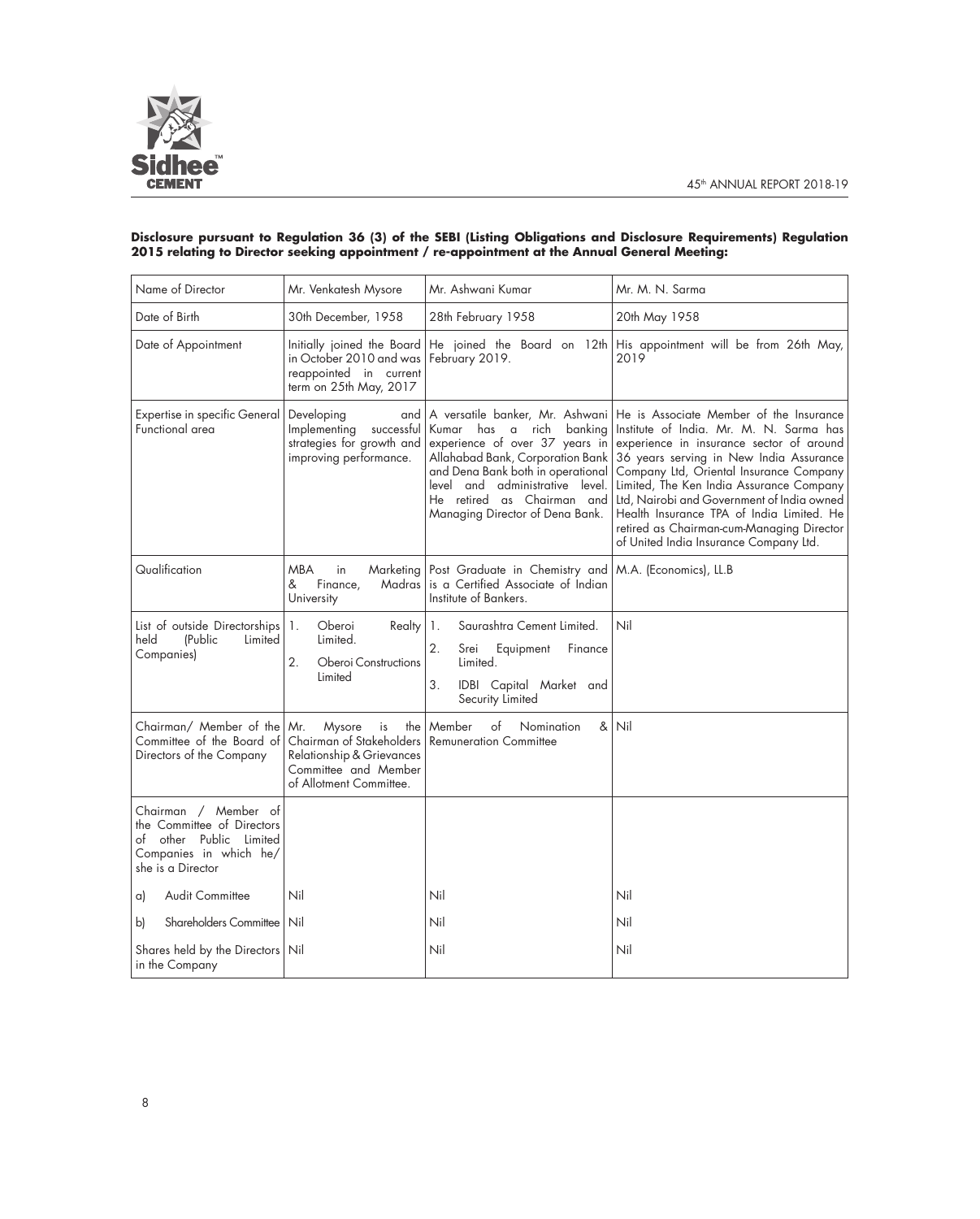

**45th AGM of Gujarat Sidhee Cement Limited** At Registered Office: Sidheegram, PO – Prashnawada BO, Tal: Via Sutrapada SO Taluka, Pin Code: 362275, Dist. Gir Somnath, Gujarat.

**45th AGM of Gujarat Sidhee Cement Limited**<br>At Registered Office: Sidheegram, PO – Prashnawada BO, Tal: Via Sutrapada SO Taluka,<br>Pin Code: 362275, Dist. Gir Somnath, Gujarat.

 $\tilde{\mathbf{p}}$ Alidhra<br>અલિધ્રા  $\frac{1}{2}$ Gujarat Sidhee<br>Ocement Limited  $\mathbb{B}$ Prashnavada<br>walqsi Bosan<br>બોસણ Morasa<br>મોરસા Vadodra<br>4slta1 Sutrapada<br>Forest Area ROUTE MAP FOR AGM **ROUTE MAP FOR AGM** Sutrapada<br>સુત્રપાડા Indroi<br><sub>Stri</sub>lis  $\bigoplus_{33.3 \text{ km}}$ 55 min Harnasa<br>હરનાસા Kadvar<br>ssqiz Savni<br>સાવણી 0  $\frac{1}{\alpha} \frac{d\beta}{d\beta}$ ાજલી Prabhas Patar ière<br>Kish Bhalka Tirtha Somnath<br>સોમનાથ **B**Veraval ચામોડા Dabhor<br>steile Chhatroda<br><sub>galsl</sub>  $\overline{\mathbf{5}}$ 

45th ANNUAL REPORT 2018-19